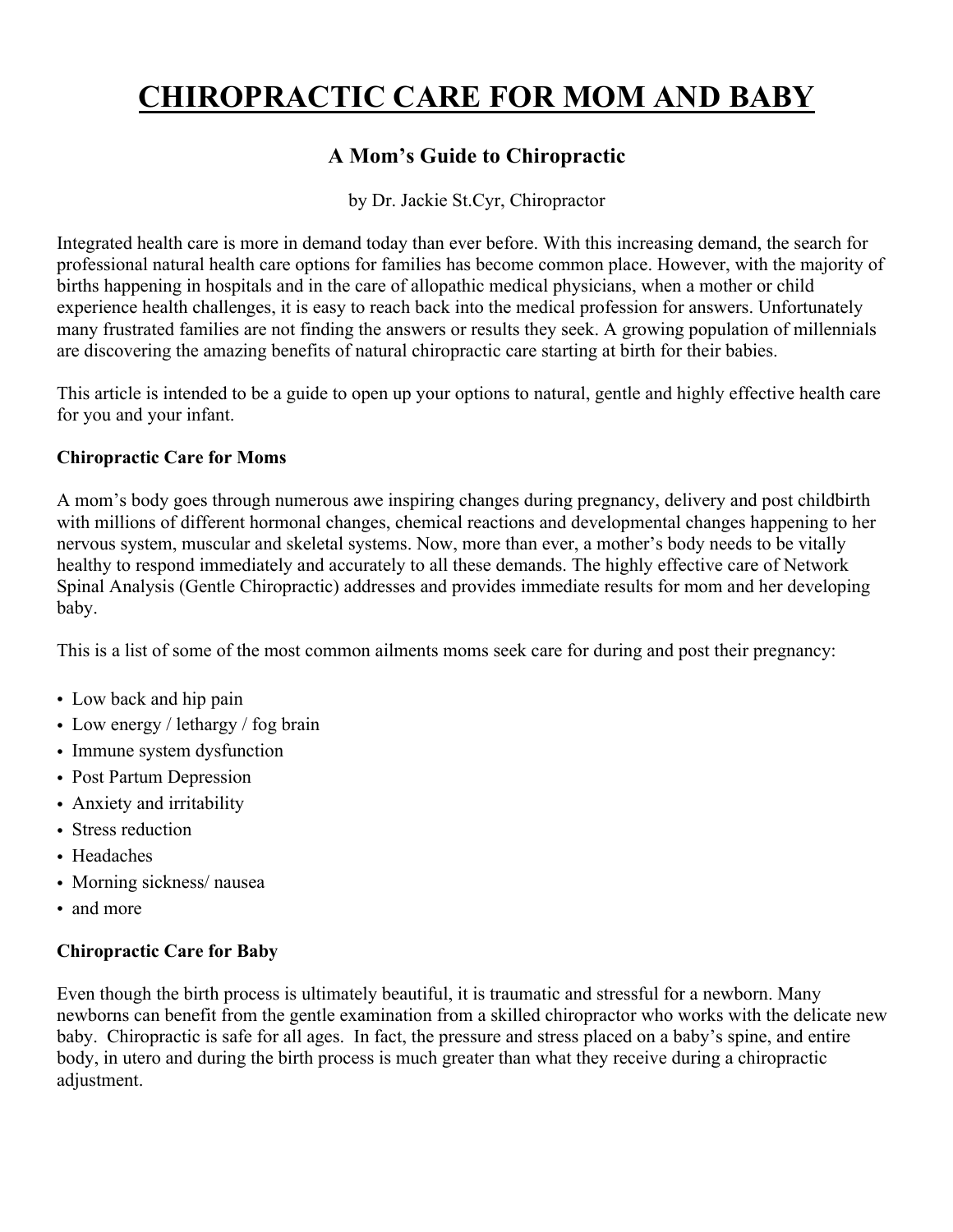When parents call our offices, they have a number of questions. Rightfully so, all parents need to be fully educated about the chiropractic care their infant will experience in our offices.

# *Does my child need to be a certain age, weight or height before they see a chiropractor?*

Chiropractic is safe for newborns at any age, weight or height, even preemies. It is highly recommended that parents have their newborn checked by a chiropractor to correct any subluxations, strains of their spine, or stresses in their nervous system that may have occurred during the pregnancy or birth. As the child develops, regular check-ups by their chiropractor insure proper development and thriving of all their body systems.

# *Can chiropractic adjustments on a baby damage their development?*

No. Just the opposite. Research shows that chiropractic adjustments benefit the healthy development of all infants and insure their proper, most healthy growth and vitality without the use of drugs or surgery.

## *What exactly is it you do?*

We bring the infant's spine into more alignment and ease to allow for greater flow of life force and proper functioning of the nervous system which in turn influence all other systems of the body. We do this through a gentle touch examination of the baby's spine, responsiveness and posture. Our adjustments for a newborn are light and of less impact to the child than that of the birth process. The amount of pressure required is equivalent or less than the pressure you would feel comfortable placing on your own eyelid.

This is a list of some of the most common ailments parents seek care for in their infant or child:

- Fussiness
- Feeding and breastfeeding/latching issues
- Colic
- Ear infections and ear aches
- Allergies/ eczema
- Acid Reflux
- Torticollis
- Development issues and issues thriving
- Sleep regulation problems
- Breathing problems
- Digestive issues
- Children with special needs and behavior concerns

Ultimately, the purpose of Chiropractic is to remove interferences to the natural innate healing power running through the nervous system. When that power is unleashed the healing that results is profound.

Our offices at Innate Chiropractic Healing Arts Center receive calls from Moms who have tried everything and are now facing surgery or yet another round of antibiotics for their baby. They hear of our services through a friend, an article, or an online video and reach out in a desperate act of wanting their child to be happy and healthy. Now that you have this guide we invite you to pass it along to someone you know who is expecting, or has been gifted with a new child in their family. Maybe you know of a Mom who has "tried everything". When